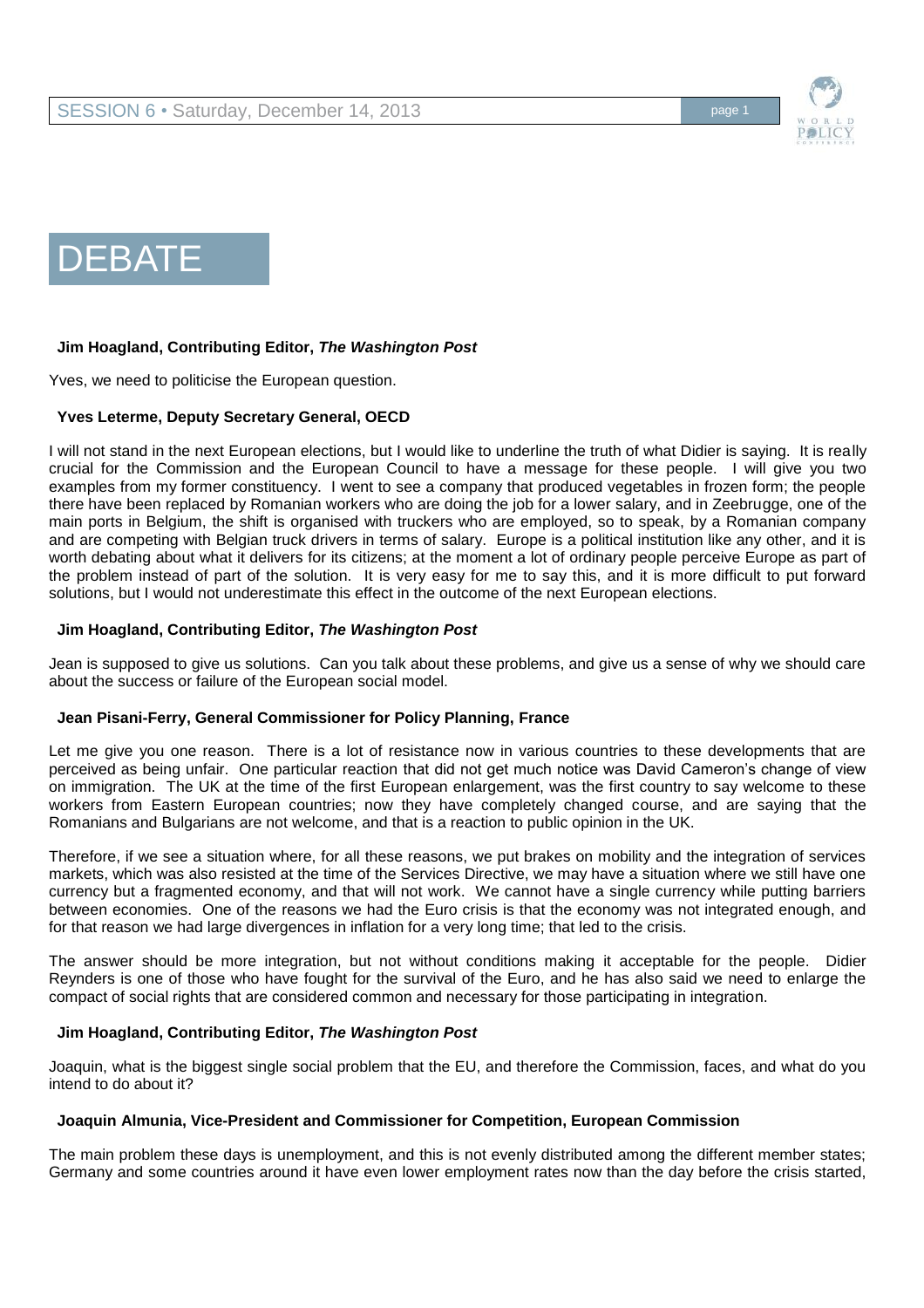

whereas Greece or Spain have 26%, more than 50% youth unemployment, and they lack possibilities of using the human resources they have, which is one of their most important assets.

How do we deal with unemployment requires different actions; we have some macroeconomic problems that have not been solved within the EU and particularly the Economic and Monetary Union. The fact that the periphery of the Euro area is undergoing a very serious adjustment, and not just fiscal – the current account adjustment is impressive in countries such as Greece, Portugal, Spain and others – but the countries in surplus are not investing the savings they have, and this creates problems on the demand side that are not helpful for creating possibilities for the countries that need to absorb unemployment and create opportunities for their people.

We also have another very important social problem which is taking place at the same time, immigration, as some countries in Europe need a labour force from abroad, in some countries from other member states of the Union, and projecting the evolution in the need for labour in the future, it is not only about immigrants from other parts of Europe but also from abroad. However, our societies are not prepared for this, and the rise in populism and euroscepticism, which is a real difficulty for the European elections in five months time, is partly based on tensions around immigration, on feelings that those coming from abroad will hijack public services, social policies, and so on.

This requires a huge political effort, and no one can deal with these challenges on an individual basis. The European solutions are more efficient for tackling these big challenges, but at the same time, the defensive attitude of national political leaders and forces tends to embrace protectionist attitudes, nationalist trends and defensive positions, and we are in a very difficult situation, where the solutions need to be discussed and put in place gradually, but without waiting for a good moment to do it, because we will not have such a moment to discuss these issues. The political trends are defensive, protectionist and nationalistic, and the very European idea that was very helpful for many reasons during the last 15 years is in a very difficult situation.

## **Jim Hoagland, Contributing Editor,** *The Washington Post*

Is it possible to establish a relationship between immigration flows and competitiveness in the national case?

#### **Joaquin Almunia, Vice-President and Commissioner for Competition, European Commission**

Certainly, a lot of things need to be done for a country to be competitive; there needs to be a modern industrial policy, improvement in financial flows, and adequate institutional frameworks. However, if you want to be competitive you need a skilled labour force, and if you do not have a national labour force because of lower fertility rates, you need to open the doors, unless you decide to reduce potential and base your growth potential only on productivity. No one can imagine all countries being number one in productivity terms while being more competitive.

#### **Peter Jankowitsch, Secretary General, Franco-Austrian Center for European Economic Convergence**

An essential part of the European social model was the existence and success of social dialogue, meaning that social partners were in constant contact, allowing not only the development but also the reform of the European social model. The question of the importance this social dialogue should have in the future is missing from the discussion, particularly if it is necessary to develop various forms of the European social dialogue.

### **Mohamed Laichoubi, former minister, Algeria**

Bonjour. Je suis ancien ministre algérien de la Protection sociale. Et ma particularité, c'est qu'en tant que chercheur je m'étais investi dans un travail sur la marginalité, sur les bidonvilles en périphérie d'Alger. Et donc, à l'époque, j'avais conçu une nouvelle approche de réduction de la pauvreté qui a été adoptée par un certain nombre d'institutions multilatérales, et adoptée par un certain nombre de pays.

Evidemment, cela m'a donné une expérience, et cela m'a donné la capacité de jeter un regard différent et de relever un certain nombre de préoccupations importantes dont je vais vous faire part. Surtout, je regarde, car je suis assez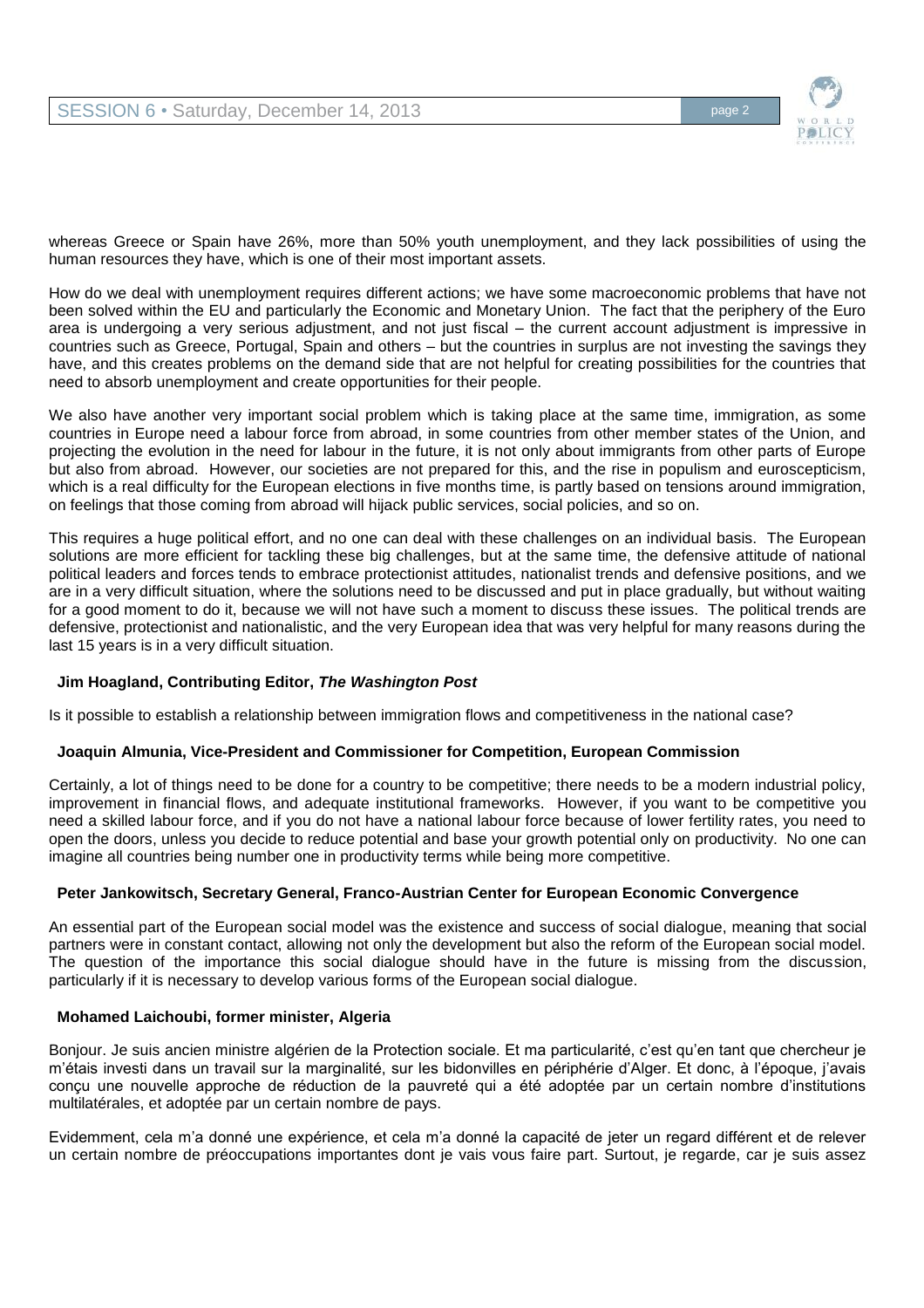

souvent sollicité par mes amis européens pour amener un regard extérieur. D'autant que nous sommes aussi concernés par les anciens flux historiques d'immigration de population, ou d'immigration récente.

Alors, je vais d'abord procéder pédagogiquement par une légère provocation. Le sentiment, c'est que des pays qui ont une belle capacité d'expertise, qui ont une ancienneté dans la gestion et la fluidité du service public, sont mis en échec de la même façon que des pays récents, sous-développés, qui ont des problèmes de gouvernance. Chez les uns, les bidonvilles prolifèrent, et chez les autres il y a de grosses difficultés de gestion de la banlieue. Et donc le sentiment un peu, et la question est ouverte sur le système social en ce moment dans les questionnements politiques : la question du financement ne polarise-t-elle pas abusivement le débat d'une part ? Deuxièmement, est-ce qu'une grosse partie de la problématique ne nous échappe pas ?

Je m'explique : est-ce que le système de sécurité sociale, qui pour l'essentiel est tourné autour de la prestation, qui pour l'essentiel est autour du monde du travail, du chômage, de la perte de travail, du gain de travail, des ayants droits, est-ce que toute la partie liée aux nouvelles cartographies sociales européennes, aux nouvelles populations, la partie de l'exclusion, la partie de la marginalité, qui pose entre autres des questions de citoyenneté, qui pose entre autres des questions de communication, qui pose entre autres des questions de compatibilité en termes culturels … en fait inventer les nouvelles sociétés. Parce qu'il faudra que mes amis européens se rendent compte qu'ils ne sont plus les mêmes. Ils sont différents.

Alors, est-ce qu'ils doivent relever le défi du futur en disant : comment ce présent, qui va déjà m'annoncer le futur, comment dois-je le gérer ? Et en plus, vous l'avez évoqué, c'est une partie de gisement de population nationale. Je parle des gens de nationalité européenne, qui risquent d'échapper aux efforts de développement. En recherche développement, j'ai besoin d'innovation, j'ai besoin d'audace. Et il n'est pas évident que ces populations dites marginalisées soient incapables de s'insérer dans l'inventivité, dans l'audace etc.

Et donc, est-ce que ce grand questionnement ne doit-il pas insérer ? Est-ce que l'ancienne mécanique qui s'occupe que de la prestation, des remboursements de santé etc., est-ce qu'elle n'est pas d'ores et déjà obsolète ? Est-ce qu'il ne faut pas revenir à une préoccupation fondamentale : comment le système social doit aussi avoir une dimension de responsabilité sur la cohésion, sur l'unité, sur la performance de la société, son futur et sa capacité d'innovation ?

## **Ernst von Weizsäcker, Co-Chair, International Resource Panel (UNEP), Co-President, The Club of Rome**

I used to be a Member of Parliament, and I was chairman of the environment committee and before that of the globalisation committee, at which we looked at the history of the European social model, and found, not surprisingly, that it was a child of the Cold War. It was necessary for the West to prove that the free market economy was better than Communism for the masses, not only for the rich. This was the way of proving to Europeans and others that the free market economy could be good for all.

This was actually coming from America. George Marshall, Dwight Eisenhower, and before them, Harry Truman, clearly said that they had to prove that the free market economy is good for all, not only for the rich. Then, as you know, in 1990 Communism collapsed under the conviction that the free market economy was better, and the term globalisation emerged after 1990. What did it mean? It meant the demise of the state, the weakening of the state, resulting in part, or mostly, in a competition for lower taxation between countries, so that countries no longer had any money to finance justice, equity, social inclusion and so on.

Our conclusion in the commission was that, if we want to maintain the credibility of the free market economy, we had better make it inclusive again, and give the money that is needed for that to the state, because the free markets will not do it.

#### **Jean Pisani-Ferry, General Commissioner for Policy Planning, France**

Regarding social dialogue, let us be frank: it does not exist at European level. The Commission is not very interested, Business Europe is a business lobby, and unions are weak and divided, so nothing serious is happening. It might change, but that is the situation now. Listening to you I was also thinking that countries are very different in this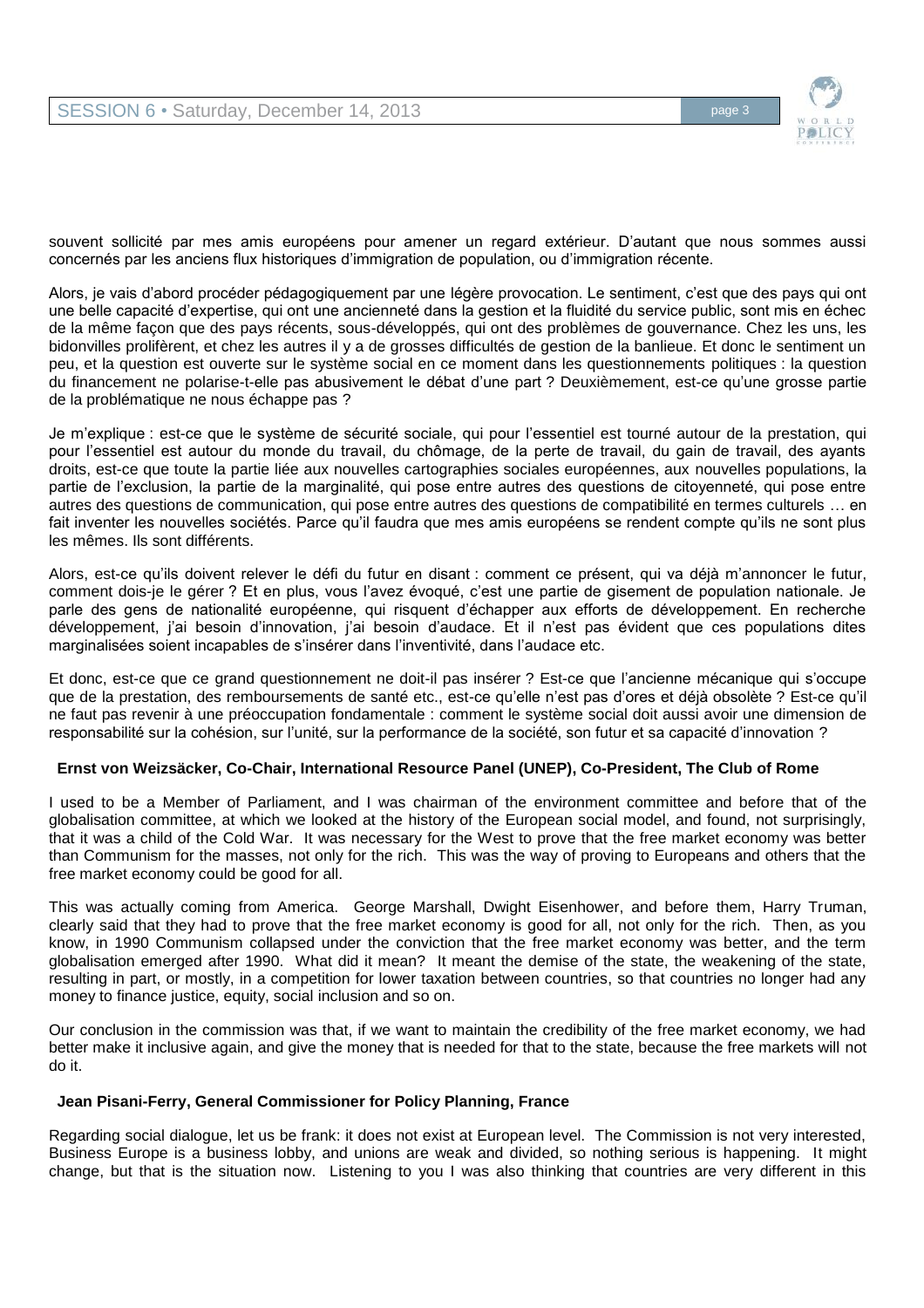

respect, and even in countries where you have social dialogue, you can have different roles. You have a very defined role for social dialogue in Germany; there are certain areas where the government does not intervene. Regarding my country, France, here is a confusion, an overlap, between the role of the state and that of social dialogue, so it is hard to move that to European level, and although institutions were put in place at the time of Jacques Delors, they have not been used for quite some time.

Je voulais aussi vous répondre sur les nouveaux risques. Je suis tout à fait d'accord. Nous avons construit un système à base professionnelle. Et on a essayé de boucher les trous ensuite, et de traiter des risques qui étaient mal traités par l'approche professionnelle. Mais on les traite mal aujourd'hui. C'est-à-dire qu'il y a à la fois des populations et des parcours individuels qui sont mal traités par ces risques, qui ne sont pas couverts. Ou bien simplement les gens n'accèdent pas aux droits auxquels ils ont droit. En France, il y a 8 milliards de droits qui en principe devraient se traduire par des prestations, et qui ne se traduisent pas par des prestations parce que ceux qui y ont droit ne le demandent pas.

Donc on a absolument le problème que vous dites. Et on a une conception de notre système qui est une conception trop rigide, héritée d'un moment où tout se construisait sur une base professionnelle. Et on était dans une économie de plein emploi, avec une difficulté à atteindre les objectifs.

Je pense que c'est un des grands enjeux des politiques sociales, sachant que les politiques qui sont spécifiquement pour les pauvres sont aussi des politiques qui ne sont pas nécessairement efficaces, parce qu'il y a un effet de stigmatisation qui fait que les pauvres s'en détournent ou que ça a des effets négatifs. Et en plus, elles sont mal acceptées par les classes moyennes qui aiment bien l'Etat providence lorsqu'elles en sont le premier bénéficiaire. Donc, le problème est très très lourd pour nous tous.

## **Jim Hoagland, Contributing Editor,** *The Washington Post*

I was struck by the analysis of Mr von Weizsacker, that the welfare system was a child of the Cold War. The title of this session is, 'Whither the European Model?' We often used to have the question, 'Whither NATO?' Does the social welfare system have a future without the Cold War?

## **Yves Leterme, Deputy Secretary General, OECD**

I would like to underline that we are now discussing the European welfare state because of the crisis. Mr. von Weizsacker referred to the period when the system was started and built up, but we have to be aware of the fact that, even in times of quite important economic growth, even in countries where there is substantial economic growth, along with security systems, over the last 25-30 years, this does not produce equality as it was meant to do, whether equality in income or in opportunities. Not so long ago we issued a report, *Divided We Stand*, about equality and developments in terms of income and GDP per capita, and there we can see that over the last 20-25 years, even in terms of very significant economic growth, success and progress, even in countries with an egalitarian tradition like Sweden, there is in fact growing inequality.

Elements which have been put forward by le collègue algérien sont également très importants. Nous avons bâti un système de sécurité sociale. Et les trois quatre piliers traditionnels, avec un financement, je dirais, préconçu. However, society has developed and changed, and once again we underestimate the element of resilience, empowerment, asking people to take responsibility for upskilling and preparedness to return to the labour market, have longer careers and so on. Therefore, it is also a question of resilience, and even in the next few years there was economic growth and the problem of financing social security systems was resolved, we will still have to look very closely and carefully at the element of equality and of improving social security schemes, which in fact declined over the last 20-25 years.

#### **Joaquin Almunia, Vice President and Commissioner for Competition, European Commission**

First of all, regarding social dialogue at the European level, I remember during the Delors period in the 1980s and 1990s there was such a process, at a moment when not only the attitude regarding European integration was more positive than now, but also when European institutions were able to adopt rules at EU level on social issues. This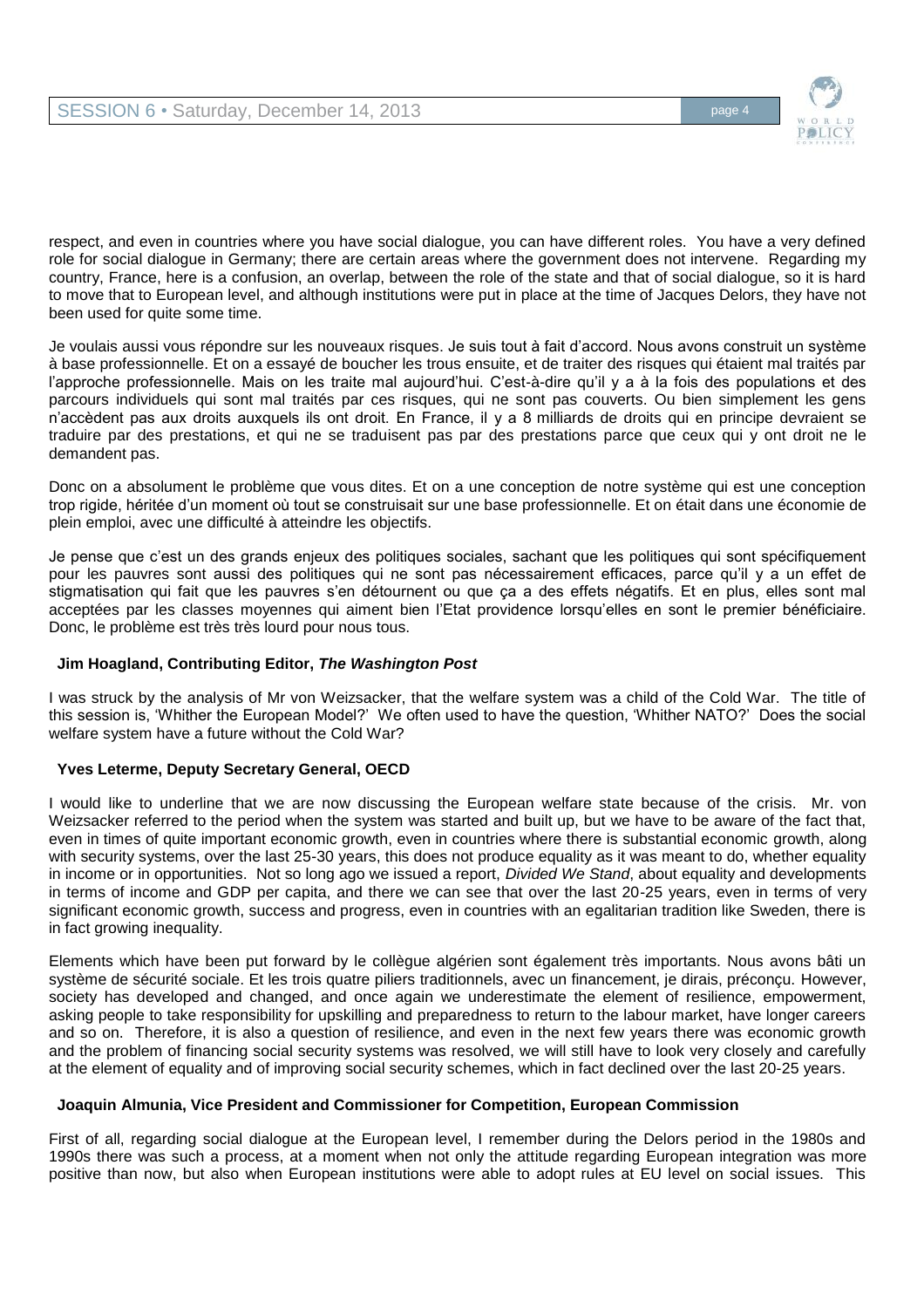

moment disappeared during the past decade, and given that it is now practically impossible that the European Council and the Parliament will agree on common rules following the legislative decision-making process, the social partners at EU level do not find it useful, interesting or a priority to discuss new issues, apart from the different positions and priorities of Business Europe on the one hand and the European Confederation of Trade Unions on the other.

This is very unfortunate, because, secondly, the European welfare state, or social model, requires a lot of changes because society has changed completely. 25% of the EU population is at risk of social exclusion, according to figures that were released by Eurostat a few days ago. This means that our social budgets and social policy instruments are not at all efficient. Looking at the percentage of social expenditure according to GDP in Europe, 29%, it is higher than before the crisis; this was also released recently by Eurostat. However, inequality has grown and exclusion is at very high levels; poverty levels in some member states is very high, though this varies across Europe.

Therefore, in terms of the differences between member states, our social models are not as efficient as they were in the past, and this requires change, new policy instruments, new approaches, to avoid exclusion, to avoid the lack of social mobility for part of the population, to avoid the awful living and working conditions in most of the industrialised areas and big urban agglomerations. This is not being discussed, because in the last 25 years up to the crisis, we had a different approach, an approach which favoured light-touch or no regulation and letting the market do what it wished. This is the consequence of what happened at the end of the 1980s, with the end of the Cold War and the end of the Communist systems on the other side of the world.

However, the financial crisis has again changed the way we analyse our societies, but the policy discussion has not yet emerged. We are dealing with how to repair the financial system, how to repair the awful consequences of the crisis, but this discussion, of what we need to do in order not to repeat our past mistakes and have not only sustainable growth but a sustainable society, is not yet happening. This in my view is an urgent discussion if we want to protect our citizens and if we want to make good arguments for protecting our democracies, because ultimately the democratic system itself is at risk in the situation we are in now.

## **Jim Hoagland, Contributing Editor,** *The Washington Post*

One of the interesting aspects of this conversation has been the identification of the question whether it is possible to have a job and still live in poverty. It is a question we are beginning to debate in the US as well.

## **Karl Kaiser, Harvard University**

I would like to ask the panel whether the time has come for a courageous and, in my opinion, needed effort to deal with a growing problem, the pension system in Europe, where I see a danger of the whole European model getting into real trouble. The working age should rise, the pension age should rise, but that is not happening; it is happening in some countries, but in others the politicians are having problems resisting the pressure to stay where we are.

The signals of what should be done are going in the opposite direction. It started in France with the measures by President Hollande. The grand coalition in Berlin will probably vote it in today, with the referendum by the Social Democrats, which will probably take Gerhard Schroder's reforms back another step, lowering the age to 63. My question is whether we could do something about this at a European level, helping the politicians to deal with the problem, as otherwise the system will become un-financeable.

## **Hervé Mariton, French Member of Parliament**

We pay a lot of money for our social system in France, but nonetheless it is rather inefficient, with what we call the French preference for unemployment. The start of the discussion was more or less about paying more, at the same time as some of us in France are putting forward the question of a new foundation for our social system. The discussion did not address the question of harmonisation or new European directions for the social system, but focused on what does not work. There are things that do not work, particularly in our country, so the debate about spending more may be because the crisis is not ours. The question of more harmony of the social system in Europe may be one idea, but it does not erase the fact that the fundamentals of our system in France do not work.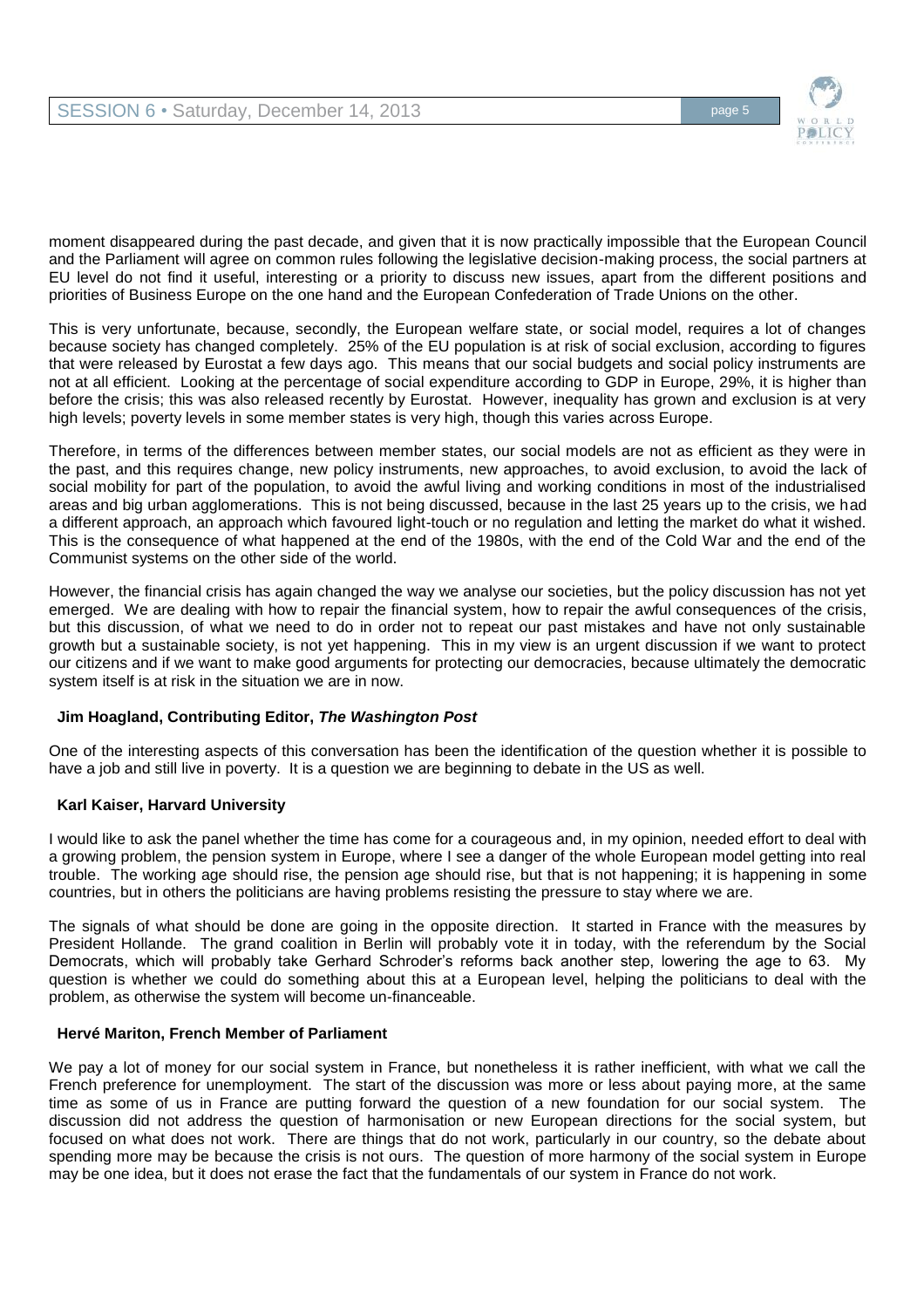

When we put the question as fundamentally as re-founding the system, it seems very far from what you were talking about. The discussion of spending more money may be of interest to all those outsiders we do not help, but if we keep to the lines we have been for so long, they will remain outsiders. When we speak about investment, some academics will say that education is part of investment; when we speak about the social system, academics may say that education is part of the social system. I acknowledge that a lot of money has to be spent on education, and that this is sound and reasonable, but I do not believe that extending all difficult issues to education helps to solve either the education issue or the social issue.

## **Fred L. Smith, Founder and Chairman, The Competitive Enterprise Institute, Washington DC**

The issue we have been talking about are not unusual in the US. Washington State has a Boeing facility that might move to South Carolina, our pension funds are at varying levels of insolvency, and most of our states' welfare programmes attract or repel people around the country. All of them are similar to problems you have mentioned in the European situation, but in the US we have found that competition among the states and the type of rules they envisage has created some degree of experimentation. Indiana has moved to solve or at least alleviate its pension fund problems, and Illinois has decided to go bankrupt, as far as I can see. To what extent are you under-rating the value of having individual nation states experiment with solving these various problems rather than trying to elevate them to the European situation?

### **Didier Reynders, Deputy Prime Minister and Minister of Foreign Affairs, Foreign Trade and European Affairs, Belgium**

I will make three short remarks, firstly about pensions. I fully agree that we need to go further with the social dialogue in terms of creating some minimum rules at European level, and also for pensions. This is because we need to go further with the single market and to do more with open trade with other parts of the world, but to have the support of the population we need to organise some minimum rules at European level, because, without that, we will have more and more protectionist approaches. Therefore, it is not a contradiction; we need to have some rules on social issues in order to have a real single market. We are not so far away in energy and other fields, and we need to do more in order to have open trade with other parts of the world.

The second element, regarding pensions, we need to take the financing of pensions on board in analysing the sustainability of public finances. We are looking at deficits and debt ratios at the moment, but we need to do more about the quality of public finances, which also involves looking at the kinds of public financing we need for pensions. We have the same discussions everywhere in Europe about how long we need to work. Maybe 65 was a good idea in the Second World War, because it was the life expectancy, so we did not need to pay the pensions; people had the good notion of dying at 65. However, if your expectancy is now over 80, you need to find a way to another world. Therefore, there are a lot of discussions, but maybe there need to be some minimum rules at European level.

And the third remark : je voudrais juste simplement revenir sur la question de notre collègue algérien, parce que je comprends, et je ne veux pas répéter ce qui a été dit sur le caractère inclusif pour ceux qui aujourd'hui n'ont même pas accès aux droits minimaux parce qu'ils ne les demandent pas. Mais derrière la démarche européenne, on parle beaucoup, dans toutes nos stratégies, d'innovations. Pour une partie de la population, ce sera évidemment la solution. Mais il y a une partie de la population qui n'aura pas le niveau de qualification pour rentrer dans ces métiers d'innovation et ces nouveaux métiers. Et donc, je crois vraiment – Jean le disait – que l'éducation, et notamment la formation professionnelle, sont des éléments majeurs dans toutes nos sociétés si on veut qu'une partie de la population, et notamment des jeunes, ait accès au marché du travail, pas dans les nouvelles technologies mais dans des métiers notamment manuels, pour lesquels pour l'instant certains pays …

It may be the case in Germany; there are a lot of good activities and good relationships among the enterprises and the educational system, but in Belgium we are not doing enough about that. We need to go further, to have real clarification regarding the part of the population that is without access to the new high-tech jobs. However, it is quite important to have some minimum rules regarding some social issues and also in pensions at European level, perhaps some guidelines or some other references, if we want to attract the population to support the process. Otherwise, we will have more and more protectionist approaches.